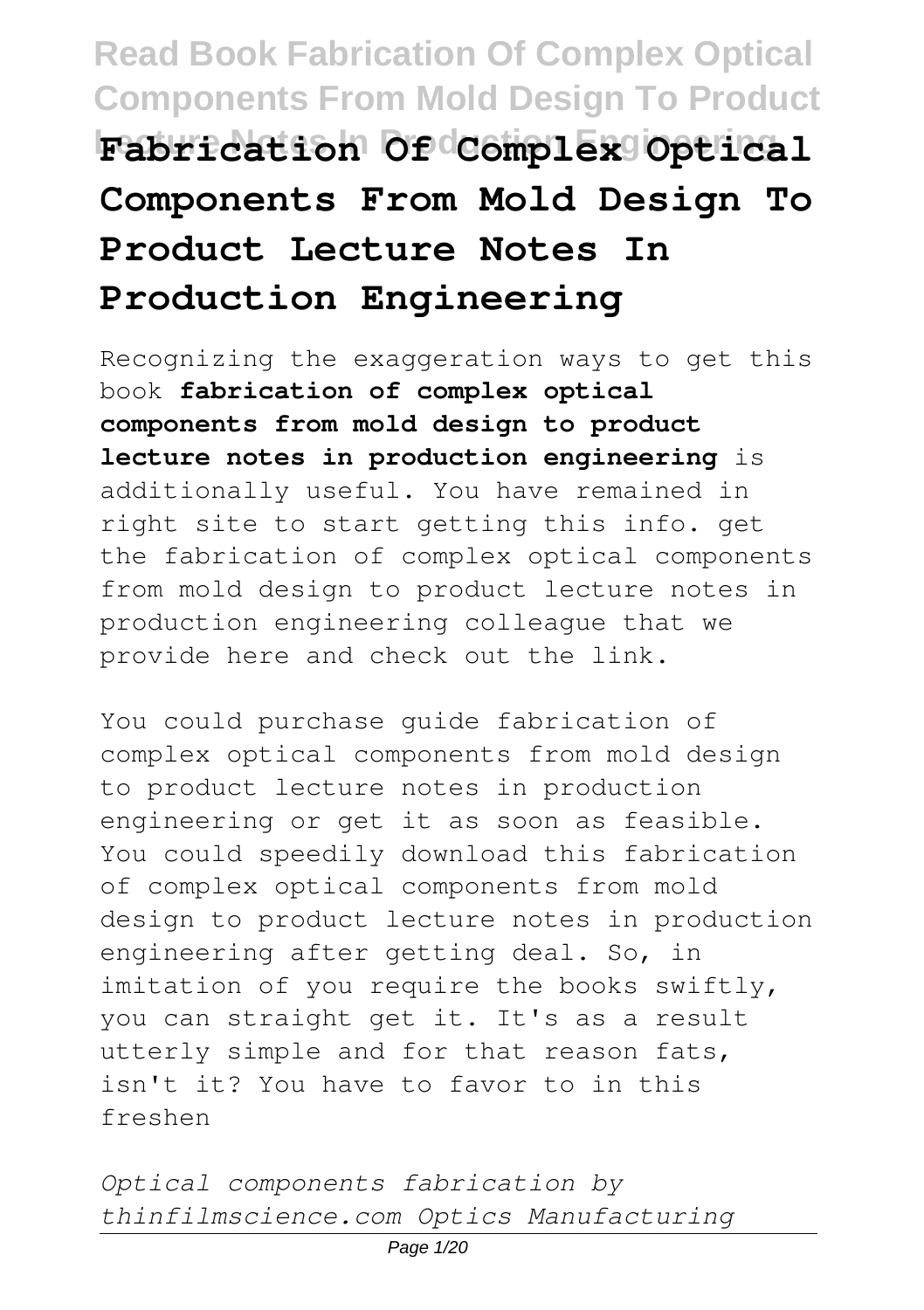### **Read Book Fabrication Of Complex Optical Components From Mold Design To Product Optical Systems Engineering: It's Not Just** the Optics! (8/29/2012)**Vision Optics | High quality optical components and assemblies** Lecture 43 - Diffractive Optics Semiconductor Fabrication Basics - Thin Film Processes, Doping, Photolithography, etc. Micro Lenses made with Photolithography. Basics of Optical Surfaces Silicon Photonics for Optical Interconnects - Rising Stars 2014 *Optical Properties of Nanomaterials 06: Mie theory and applications of dielectric particles* Thorlabs Plano Optics ManufacturingHow an EO Imaging Lens is Manufactured PCB Manufacturing Video How a CPU is made Optical lens manufacturing--Polishing \u0026 Centering Op-Art Pop-Art - Patterns on the Sphere - #StayHome and draw #WithMe GT Advanced - Sapphire Glass Production Electronics Manufacturing UK - PCB Assembly Overview of Optical Polishing/Finishing Machines - OptiPro Systems Canon Lens Production 1 Carl Zeiss S-planar lens pt.1: general discussion*Barberini Manufacturing Process* Active Micro-Optics - 03: Fabrication 1 How to design a Metalens/Metasurface? ++ Metasurfaces tutorial || MetaOptics software demo. Ultra precision Machining: An Enabling Technology for Nano-metric surface Finish 2020 Virtual Economic Outlook Forecast - Speaker Segment with Peter Zeihan *Thorlabs Specialty Optical Fiber Manufacturing PhotoTechEDU Day 30: Imaging optics for the*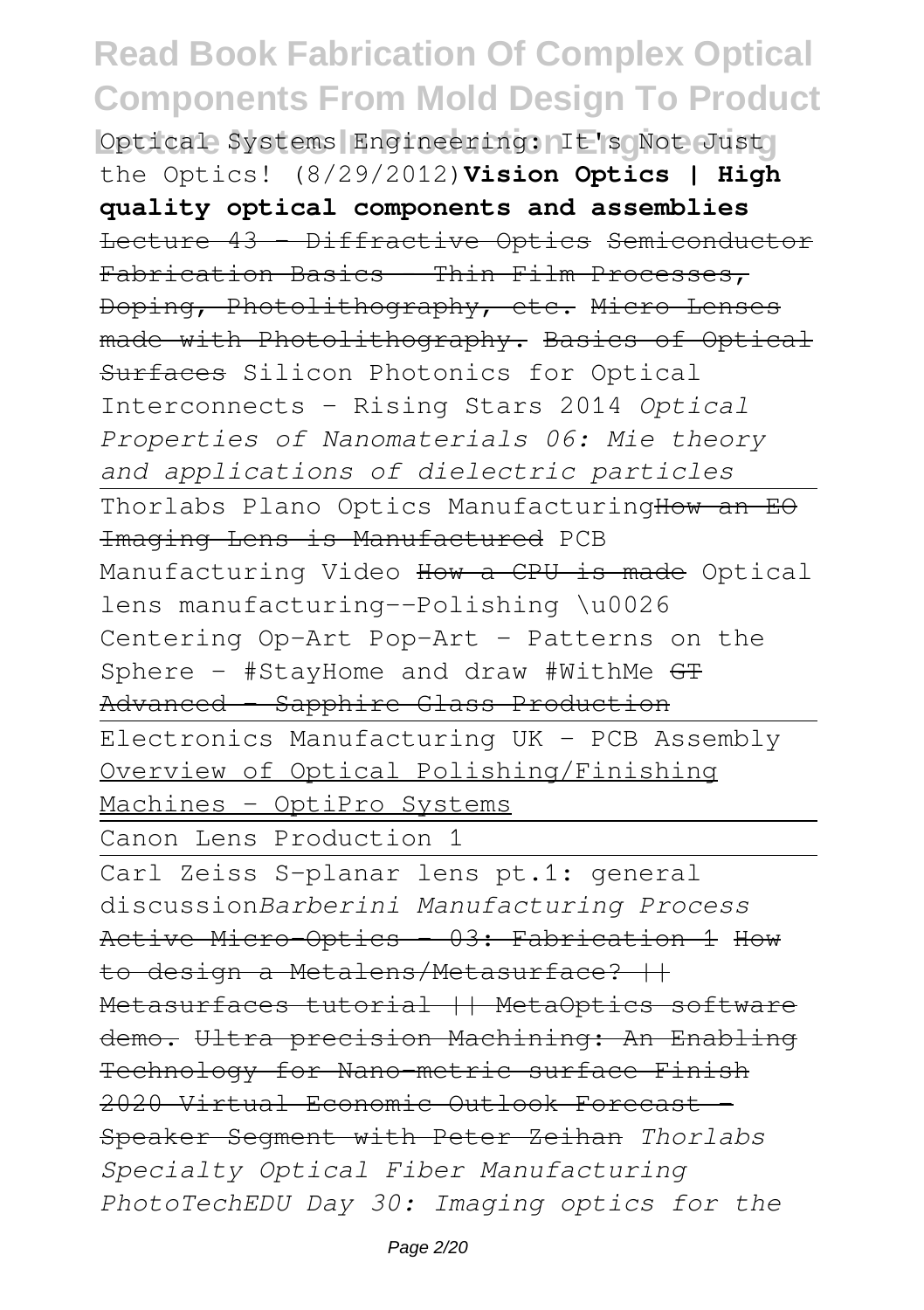**Lecture Notes In Production Engineering** *next decade* **Edmund Optics Manufacturing: We Make It 12. Thin Films: Material Choices \u0026 Manufacturing, Part I Fabrication Of Complex Optical Components**

High quality optical components for consumer products made of glass and plastic are mostly fabricated by replication.

### **Amazon.com: Fabrication of Complex Optical Components ...**

High quality optical components for consumer products made of glass and plastic are mostly fabricated by replication. This highly developed production technology requires several consecutive, well-mat

### **Fabrication of Complex Optical Components | Springer for ...**

High quality optical components for consumer products made of glass and plastic are mostly fabricated by replication. This highly developed production technology requires several consecutive, well-matched processing steps called a "process chain" covering all steps from mold design, advanced

### **Fabrication of Complex Optical Components - From Mold ...**

Fabrication of Complex Optical Components: From Mold Design to Product Robert Schmitt , Peter Becker (auth.) , Ekkard Brinksmeier , Oltmann Riemer , Ralf M. Gläbe (eds.) High quality optical components for consumer products made of glass and plastic are mostly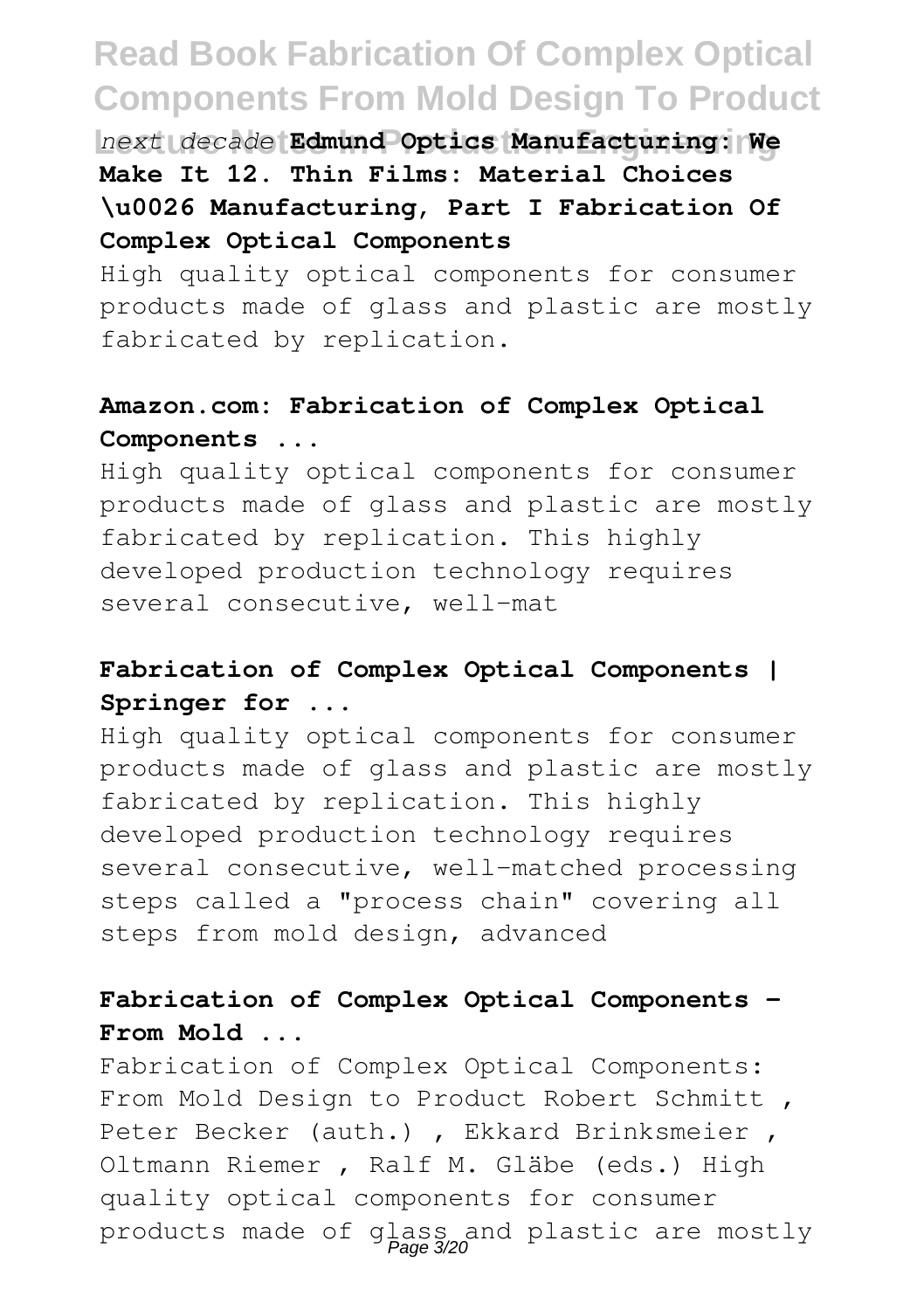**Read Book Fabrication Of Complex Optical Components From Mold Design To Product Leapricated by Steplication ion Engineering** 

### **Fabrication of Complex Optical Components: From Mold ...**

High quality optical components for consumer products made of glass and plastic are mostly fabricated by replication.

#### **[PDF] Fabrication Of Complex Optical Components | Download ...**

springer, High quality optical components for consumer products made of glass and plastic are mostly fabricated by replication. This highly developed production technology requires several consecutive, well-matched processing steps called a 'process chain' covering all steps from mold design, advanced machining and coating of molds, up to the actual replication and final precision measurement of the qual...

#### **Fabrication of Complex Optical Components springer**

High quality optical components for consumer products made of glass and plastic are mostly fabricated by replication.

### **Fabrication Of Complex Optical Components | Download Books ...**

Fabrication of Complex Optical Components From Mold Design to Product Spri inger . Contents Total Quality Management in the Replication Process of Sophisticated Optical Elements 1 Robert Schmitt, Peter Becker Mold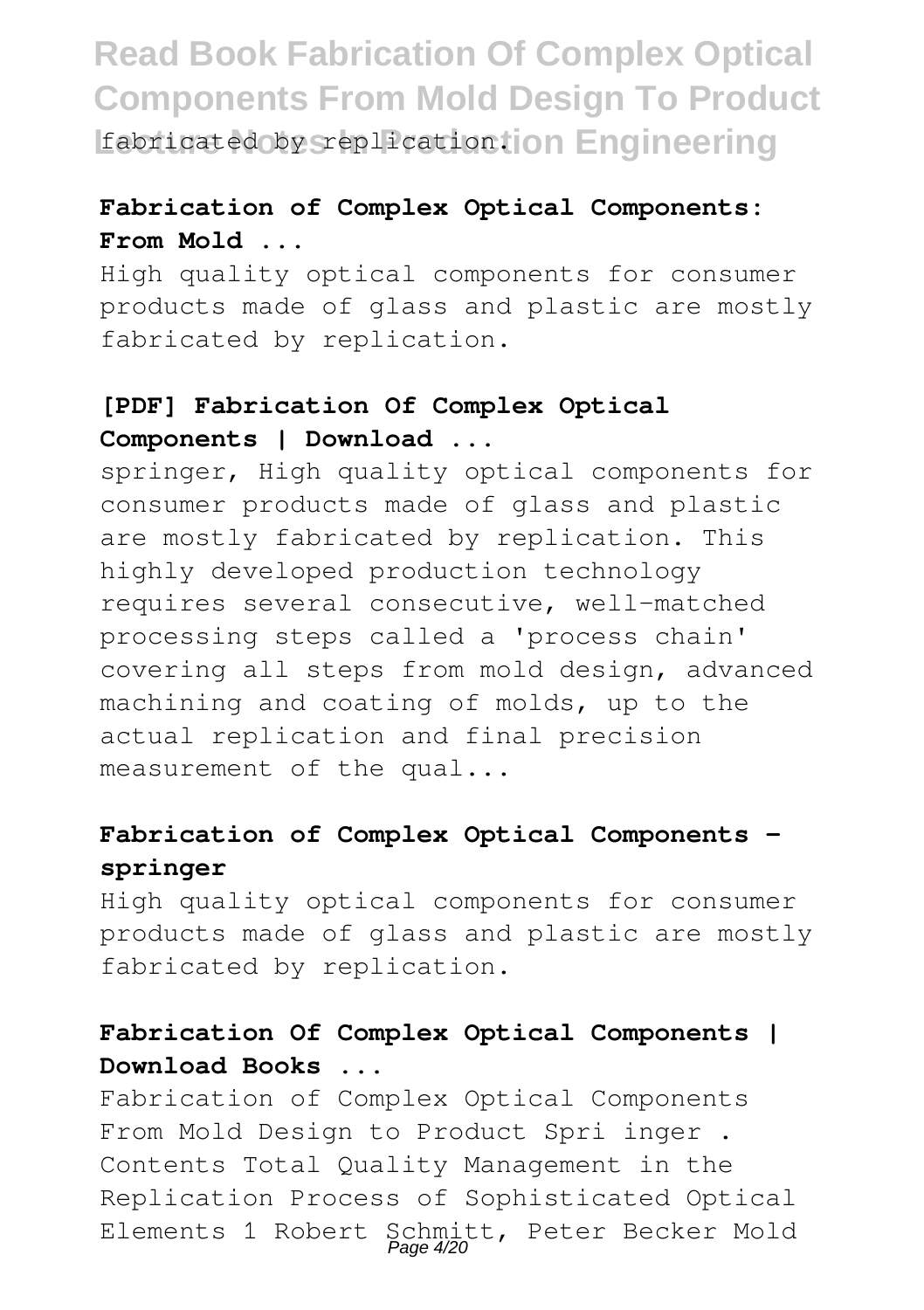**Read Book Fabrication Of Complex Optical Components From Mold Design To Product Design for Complex Optical Plastics neering** Components 13

#### **Fabrication of Complex Optical Components**

Stanford Libraries' official online search tool for books, media, journals, databases, government documents and more.

### **Fabrication of complex optical components : from mold ...**

Optical fabrication and testing spans an enormous range of manufacturing procedures and optical test configurations. The manufacture of a conventional spherical lens typically begins with the generation of the optic's rough shape by grinding a glass blank. This can be done, for example, with ring tools. Next, the lens surface is polished to its final form. Typically this is done by lapping—rotating and rubbing the rough lens surface against a tool with the desired surface shape, with a ...

### **Fabrication and testing of optical components - Wikipedia**

Contract Manufacturing> Fabrication> Replication Process. Replication Process. Optical Replication Provides Cost-Effective, Volume Production of Complex Optical Surfaces. Overview. Optical Replication achieves high optical accuracy and tolerances while realizing numerous benefits, particularly lower costs and reduced complexity. Suited to applications requiring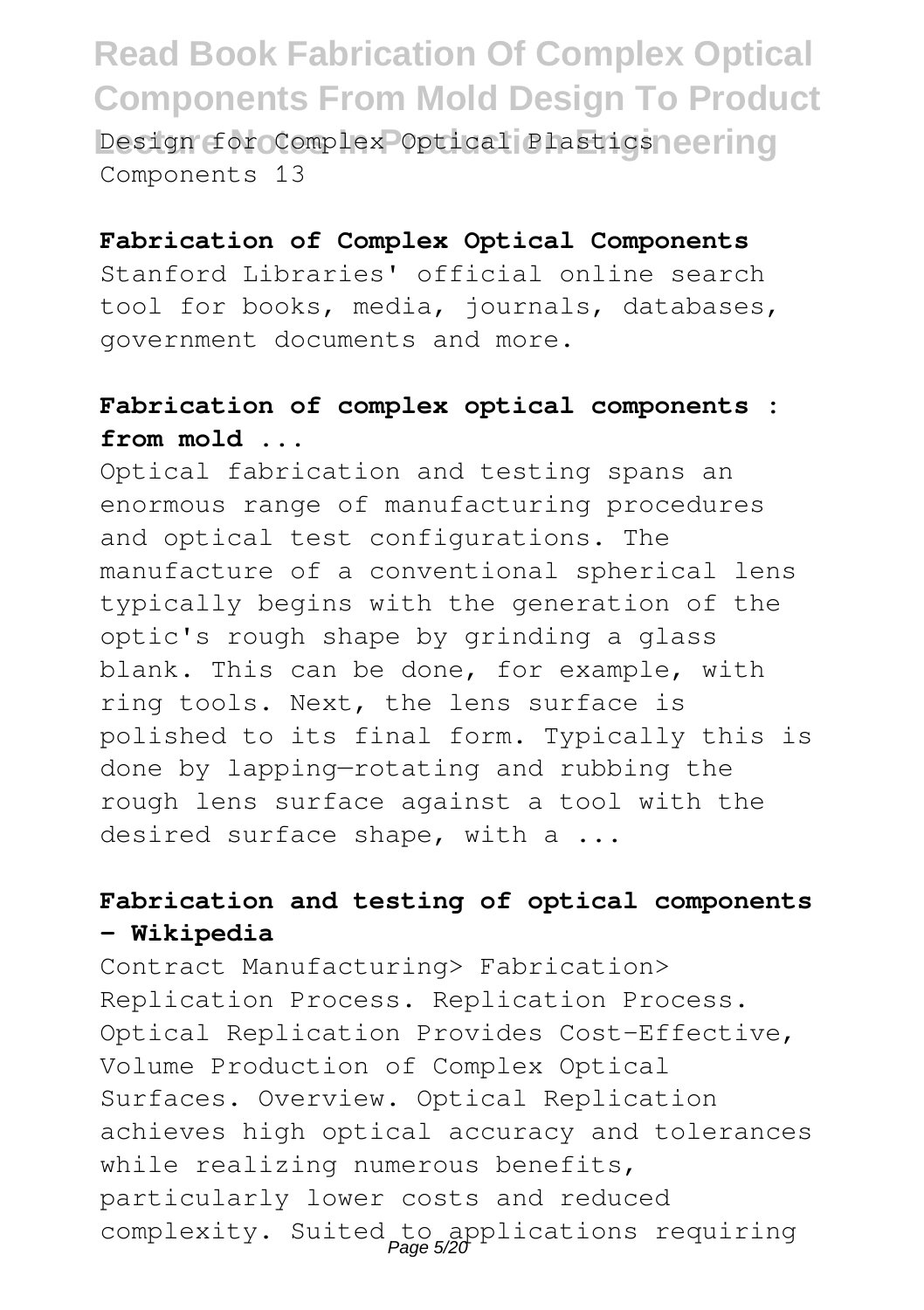### **Read Book Fabrication Of Complex Optical Components From Mold Design To Product** Lanywhere in Composity a few, to hundreds or even thousands of precision optical components, Replicated Optics include mirrors of nearly ...

### **Optical Replication of Complex Optical Surfaces**

Complex and Custom Optics – Salvo Electro Optics can produce complex optical components. From Amici and Penta prisms to complex aspheres Salvo Electro Optics has you covered. CNC capabilities allow Salvo Electronics to produce a range of complex shapes and sizes in a multitude of optical materials.

#### **Complex Optical Components | salvotechnologies**

Precision glass molding is becoming a promising technology for fast production of complex optical glass components in high volume. It is a replication process and becomes economical after a few batches.

### **Process Chain for the Replication of Complex Optical Glass ...**

Reynard Corporation manufactures custom optical components and thin-film coatings from 0.2 to 50 microns (UV to far-IR), inhouse diamond turning, optical fabrication, photolithography pattern optics, environmental testing, and design services. Prototype to production, ISO 9001:2015 certified, ITAR registered, and Cybersecurity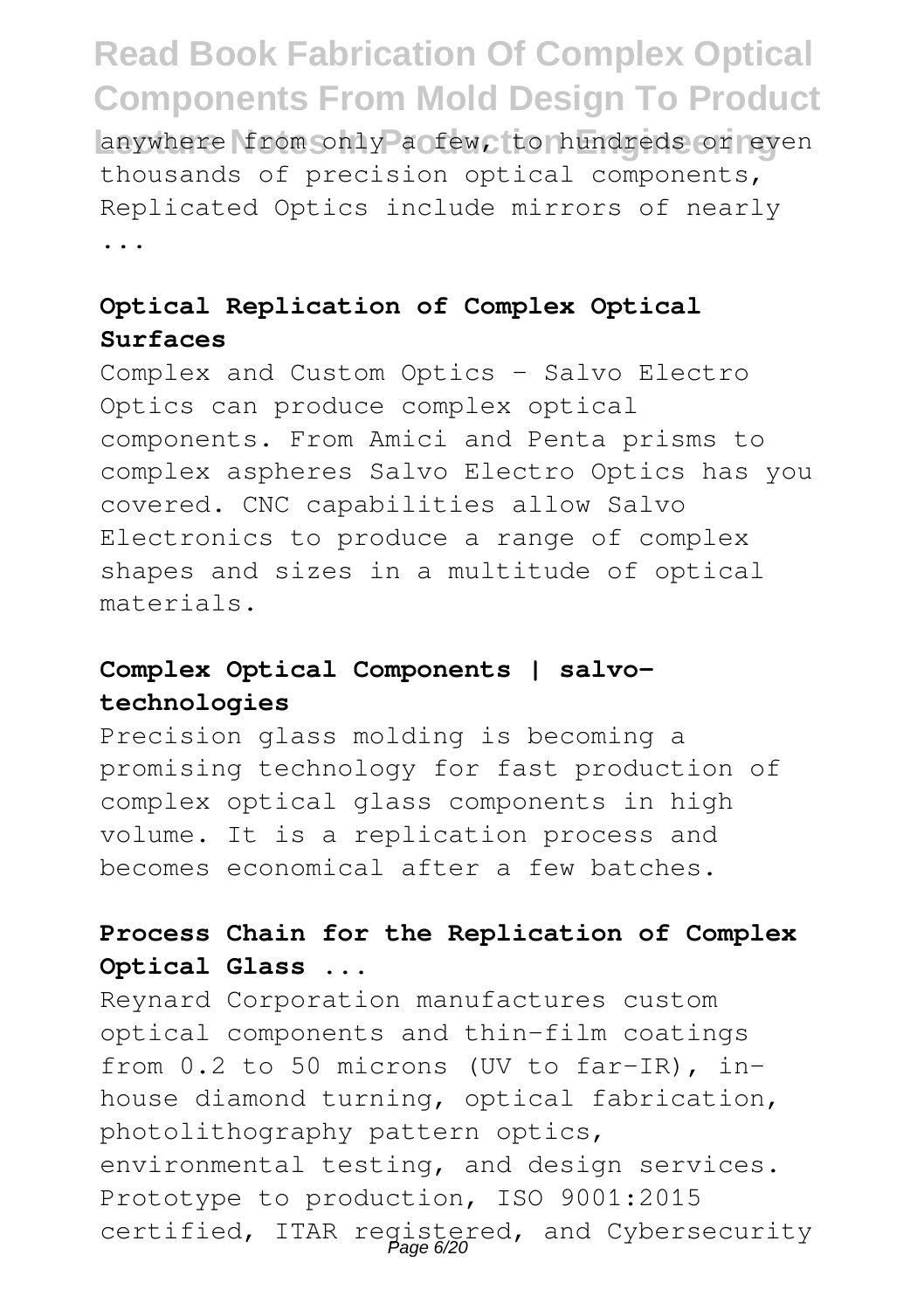## **Read Book Fabrication Of Complex Optical Components From Mold Design To Product L(CMMC) compliant. Production Engineering**

### **Custom Optics Manufacturing Companies | Photonics Buyers ...**

We provide custom optical systems from initial concept development to production systems. We work with researchers, product developers, and production engineers as a partner or an outsourced specialist in optical science and technology. We have the unique ability not only design but to also build systems or components for a variety of industries utilizing optics.

#### **Opticology | Optical Design and Engineering Experts**

Optical Replication achieves high optical accuracy and tolerances while realizing numerous benefits, particularly lower costs and reduced complexity. Suited to applications requiring anywhere from only a few, to hundreds or even thousands of precision optical components, Replicated Optics include mirrors of nearly any surface shape or amplitude ...

### **Optical Replication of Complex Optical Surfaces**

"Having the ability to fabricate optics with different shapes and optical parameters offers a solution to common problems faced in optics," said Braun, who is a professor of materials science and engineering. "For example, in imaging applications, focusing on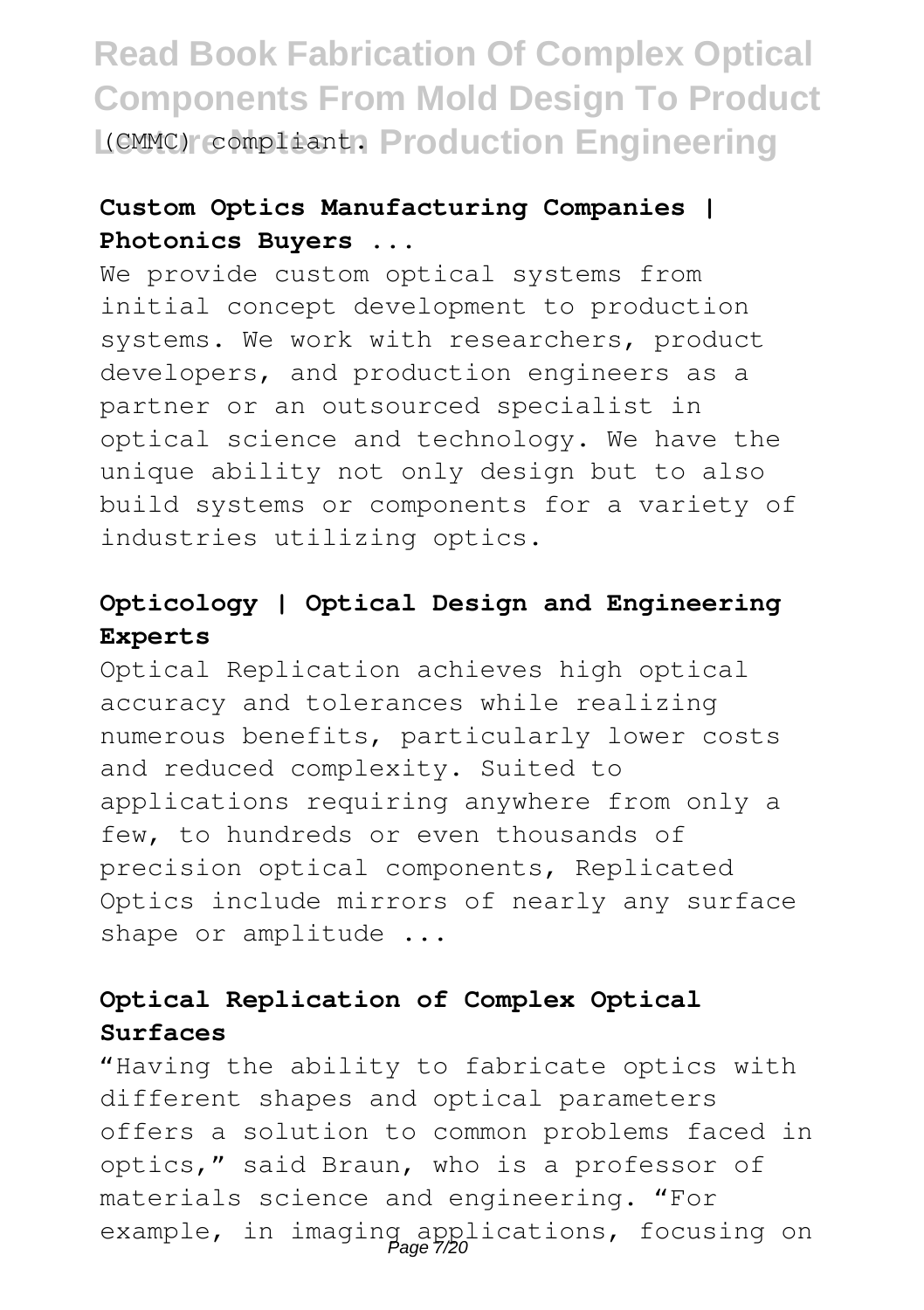**Read Book Fabrication Of Complex Optical Components From Mold Design To Product Lecture 2015 Leading Section Engineering** a specific object often results in blurry of edges.

### **New 3D-Printed Microlenses With Adjustable Refractive ...**

Large Optical Elements. Supersize your components! Cosmo Optics specializes in large optical components. We regularly manufacture prisms, lenses and plano components 14" to 26". We have produced components over 40" in diameter within the past year. Our fabrication methods, equipment and personnel excel at the art of making large optical ...

#### **Products - Cosmo Optics**

Team members said they expect that their method will significantly impact the manufacturing of complex optical components and imaging systems and will be useful in advancing personal computing.

### **Researchers confront optics and data-transfer challenges ...**

Caliper looks for opportunities to explore the fabrication of complex geometry through simple fabrication methods. One example is a bent metal rain screen panel system constructed of sheet metal with different sized notches removed from each corner and the edges folded to form a standoff and attachment flange.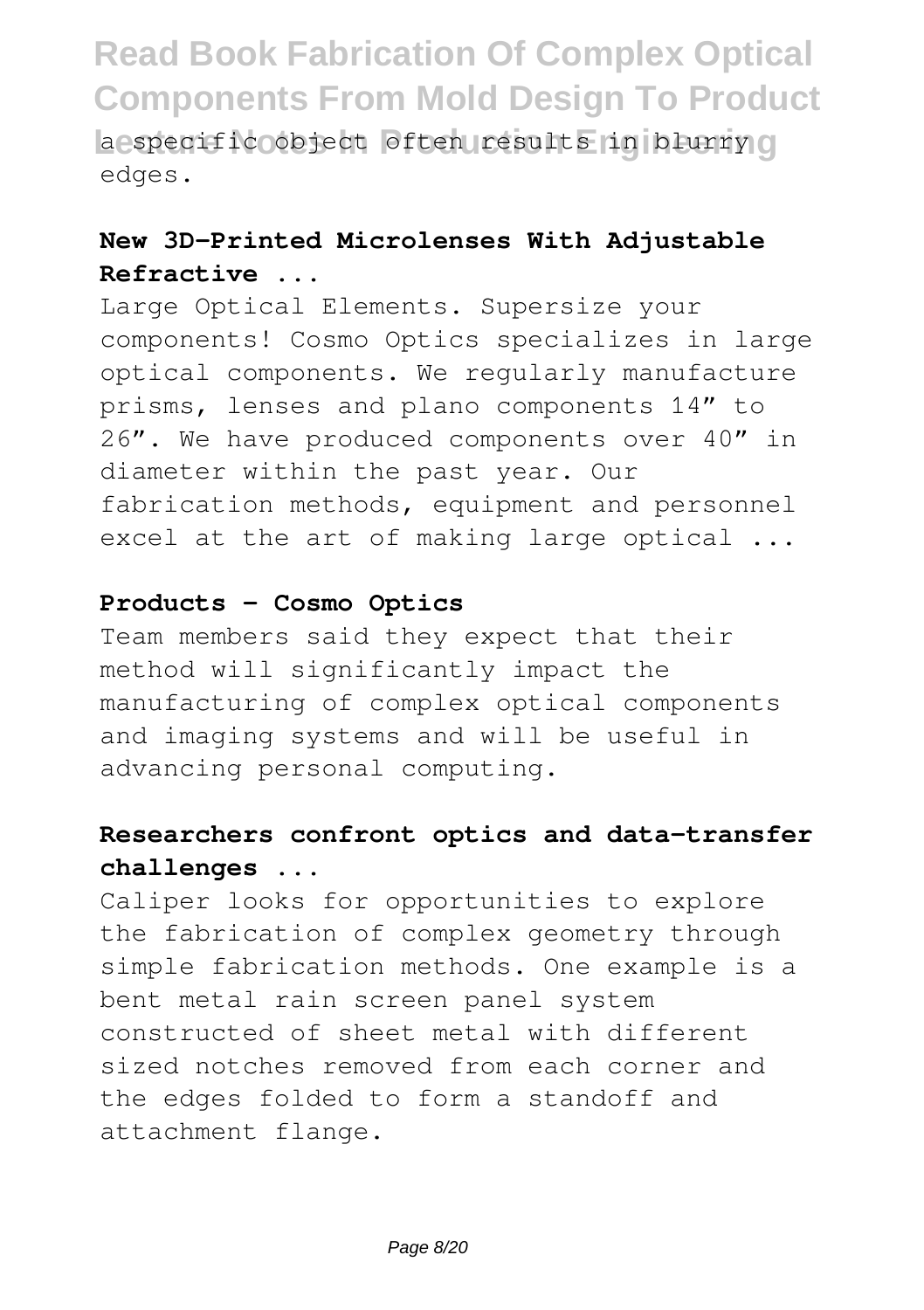**Lecture Notes In Production Engineering** High quality optical components for consumer products made of glass and plastic are mostly fabricated by replication. This highly developed production technology requires several consecutive, well-matched processing steps called a "process chain" covering all steps from mold design, advanced machining and coating of molds, up to the actual replication and final precision measurement of the quality of the optical components. Current market demands for leading edge optical applications require high precision and cost effective parts in large volumes. For meeting these demands it is necessary to develop high quality process chains and moreover, to crosslink all demands and interdependencies within these process chains. The Transregional Collaborative Research Center "Process chains for the replication of complex optical elements" at Bremen, Aachen and Stillwater worked extensively and thoroughly in this field from 2001 to 2012. This volume will present the latest scientific results for the complete process chain giving a profound insight into present-day high-tech production.

Applications of precise optical components with complex shapes are becoming more popular because of demands for more accurate, smaller size optical components. Although fabrication techniques of the components have advanced in recent years, only molding based methods are typically suitable for mass production. On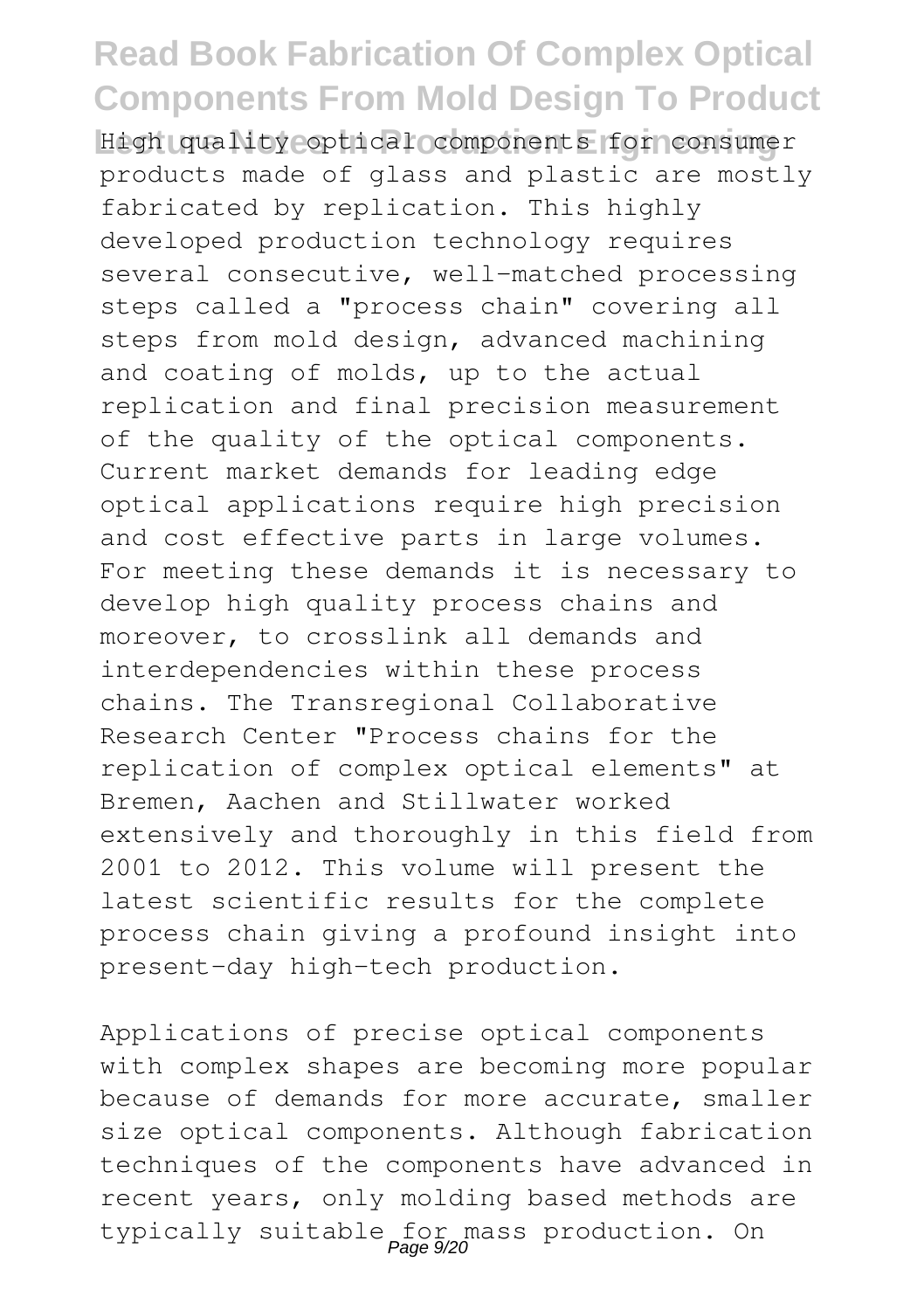the other hand, molding based methods are o less capable of creating complex optical components. To deal with these limitations, a process based on nickel electroforming is introduced to replicate mold inserts directly from a plastic optical component, which itself can be fabricated by any fabrication methods with high flexibility. Then, using the plated mold insert in precision compression molding, the optical components are replicated. To investigate replication capabilities of the developed method in fabrication of plastic optical components, a polymethylmethacrylate (PMMA) microlens array was replicated to a nickel-plated mold first from another plastic microlens array then mass-produced using compression molding process. Properties of both microlens arrays, were investigated for geometrical accuracy, surface quality, and optical performance. The results demonstrated a promising technique to manufacture plastic optical component with high production rates. Fabrication capabilities of the method in production of infrared optics was also evaluated through producing an infrared microlens array from a plastic microlens array. Comparison between the fabricated infrared microlens array and the plastic microlens array in terms of geometry, surface quality, and optical performance has shown that it is a promising technique for replicating infrared microlens arrays. Using the developed method, a new fabrication method of non-planar optical<br>
Page 10/20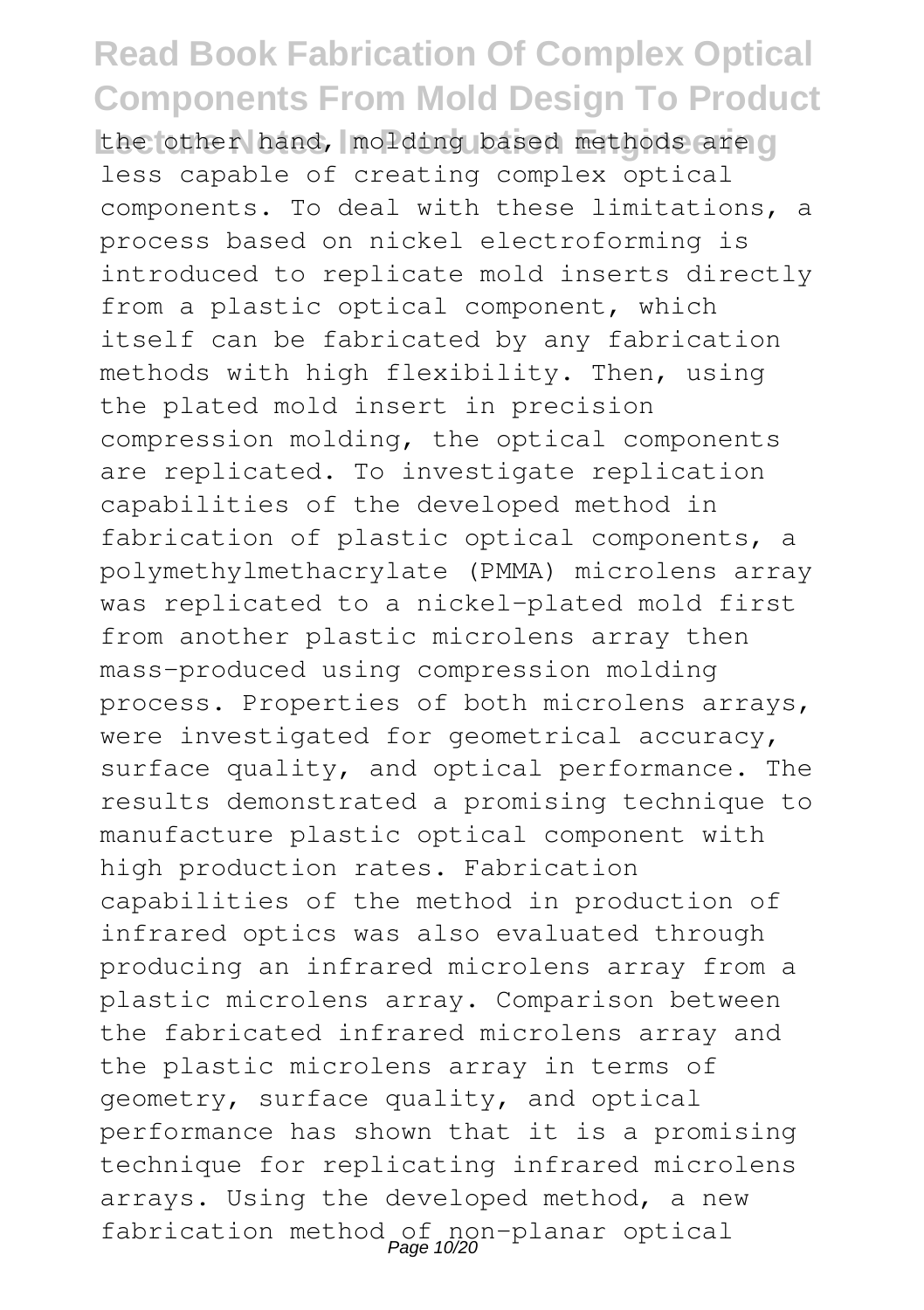**Lecture 10 Leapers In Proposed Lecture In Proposed** and demonstrated by producing micro feature on a cylindrical surface. The technique was capable to transfer micro-optical features from a planar surface, which is much easier to produce, to non-planar surfaces. To assess possibility of fabricating complex glass optical surfaces using the developed fabrication technique, a nickel mold of diffractive harmonic diffractive lens (HDL) from a plastic HDL was made. Then, the mold and precision compression molding were used to fabricate glass harmonic diffractive lens. Geometrical analysis and optical performance of the plastic and the fabricated HDL showed that the method is capable to be used in fabrication of precision glass optics as well. Precision compression molding is one of the most suitable mass production methods of optical components with micro/nanoscale surface features. This process suffers from long heating and cooling cycles. To deal with the challenge, a novel precision compression molding was proposed. In the proposed process, induction heating of a thin nickel mold insert is used. In the process, the nickel mold insert is replicated from a plastic optical component as described before. To evaluate cooling and heating cycles of the method, a numerical model of the heating system using finite element method (FEM) was created and run in this research. According to simulation results, heating and cooling rates were significantly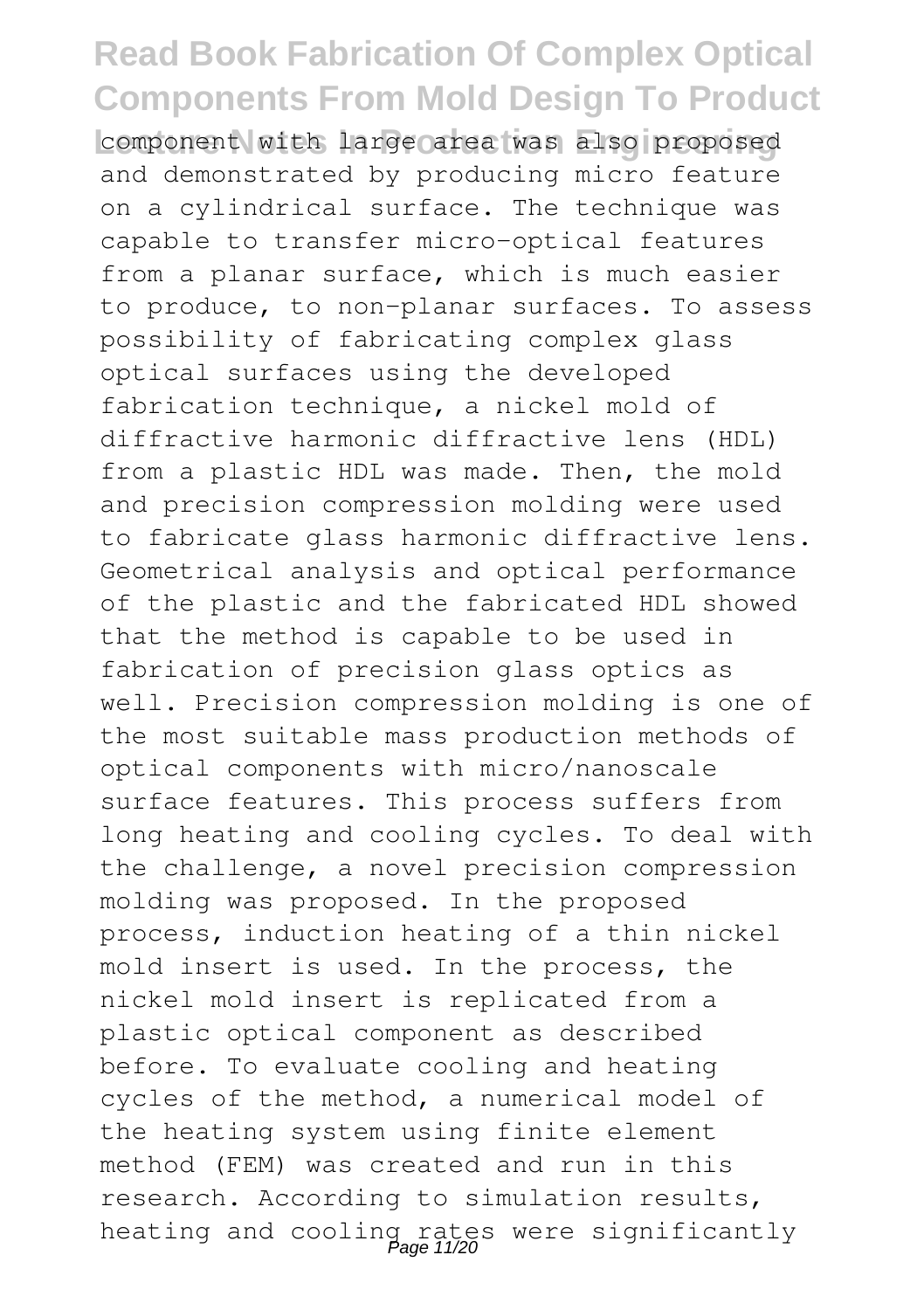**Read Book Fabrication Of Complex Optical Components From Mold Design To Product Limproved.** Geometrical analysis and optical performance evaluation of the replicated microlens array have shown that the proposed fabrication method has a potential to reduce the problems of conventional bulk heating system.

The main focus of this dissertation is to seek scientific and fundamental knowledge of nonconventional optical components including its optical design, ultraprecision prototyping, precision molds making, transition into industrial production and efficient evaluation. A nonconventional component in this dissertation is loosely defined as an optical component either that is not symmetric around its optical axis or that is aspherical surface with three or higher order coefficient. Nonconventional optics have broadened the vision of optical designers and enhanced the design flexibility and thus are becoming increasingly important as a core next-generation optical component. These optical components have gradually been implemented to replace conventional spherical and aspherical counterparts in the fields of imaging (Plummer, 1982), illumination (Fournier & Rolland, 2008), aviation (Spano, 2008) , and energy (Zamora, et al., 2009) where freeform optics have demonstrated excellent optical performance and high degree of system integration. However, design, fabrication and metrology of nonconventional optics have not been developed at the same Page 12/20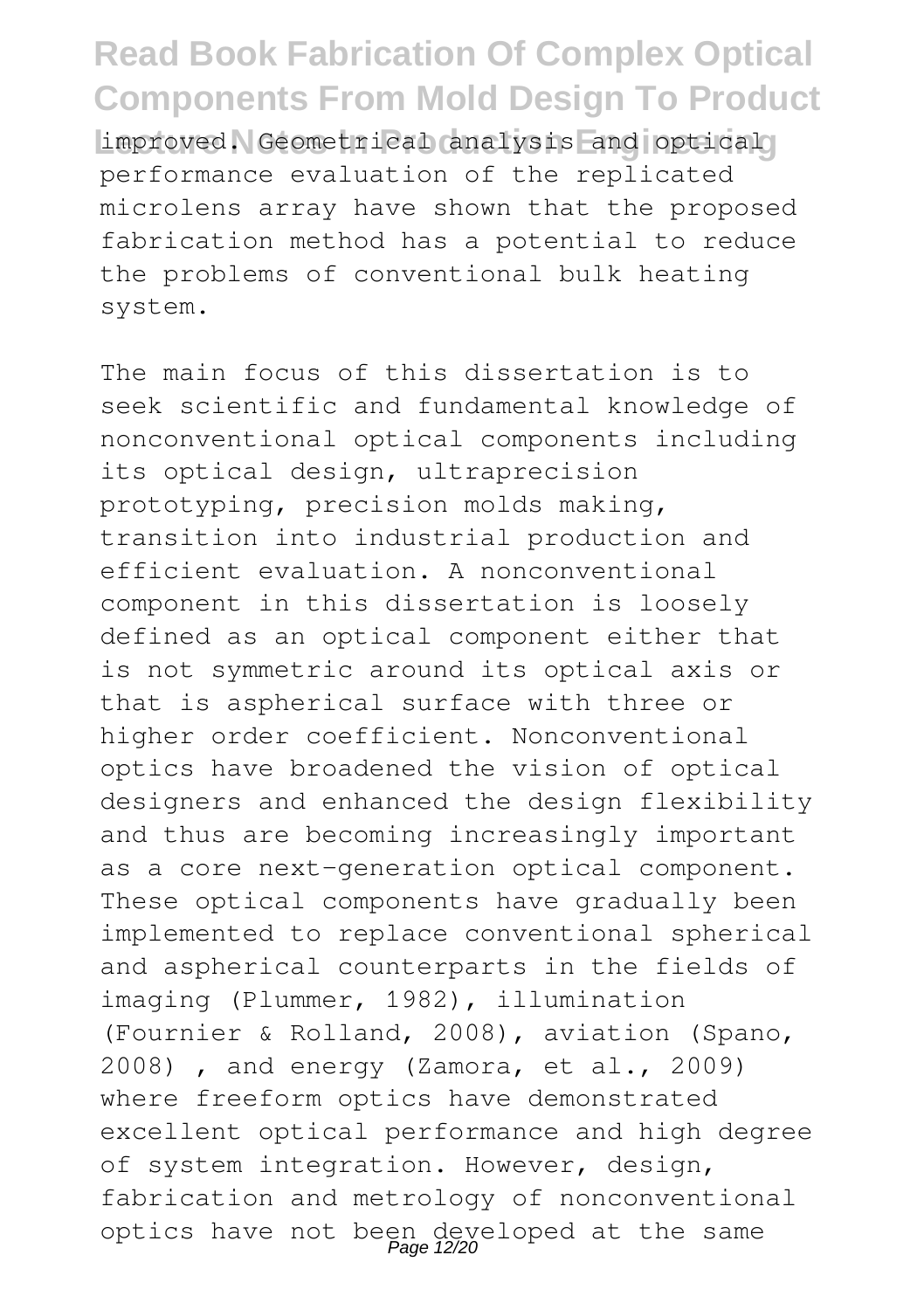**Read Book Fabrication Of Complex Optical Components From Mold Design To Product** pace. Due to the complex nature of ineering nonconventional optics manufacturing processes, the production efficiency and finished quality of nonconventional optical components are difficult to be improved. To validate optical performance, in this dissertation ultraprecision diamond tooling is applied to prototype the optical design, which is capable of generating precision optical features both on polymer blank and metal mold without post grinding and polishing process. In addition, the prototyping process also paves the way to mold fabrication. To produce low cost high volume high quality nonconventional optical components, precision compression/microinjection molding has been combined with ultraprecision diamond machining and cleanroom manufacturing respectively for different size scale and application. Once the low cost molded nonconventional optical components and assembly are fabricated, their optical performance needs to be characterized to ensure quality in industrial production. The geometric feature and principle optical parameter, such as focal length, are two important aspects that influence the final optical performance considerably. In order to solve the major problems in manufacturing affordable high quality nonconventional optical components, this dissertation will include several key steps: 1) Investigate nonconventional optics design that could be Page 13/20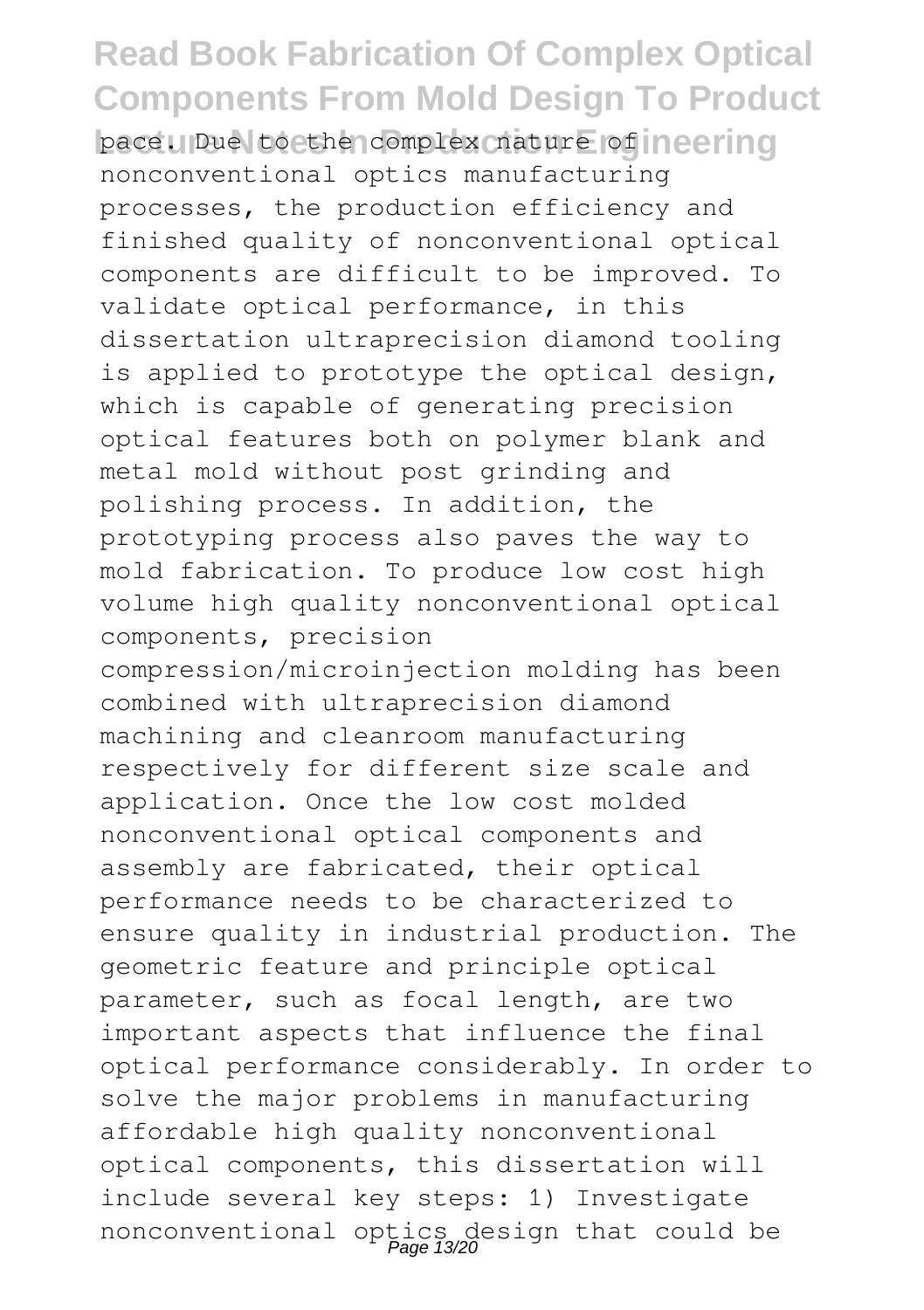**Leature Indianally and algorithm Engineering** functionally and economically applied in  $\log n$ various optical components or systems to further improve their performance; 2) Validate and evaluate nonconventional optics design by ultraprecision prototyping; 3) Develop the precision molds manufacturing process and the corresponding molding process both for miniaturized lens profile and micro scale diffraction structure; 4) Investigate the products quality by crucial optical parameters measurement and surface profiling. Overall, this dissertation describes a comprehensive understanding of low cost high volume nonconventional optics manufacturing.

High quality optical components for consumer products made of glass and plastic are mostly fabricated by replication. This highly developed production technology requires several consecutive, well-matched processing steps called a "process chain" covering all steps from mold design, advanced machining and coating of molds, up to the actual replication and final precision measurement of the quality of the optical components. Current market demands for leading edge optical applications require high precision and cost effective parts in large volumes. For meeting these demands it is necessary to develop high quality process chains and moreover, to crosslink all demands and interdependencies within these process chains. The Transregional Collaborative Research Center "Process chains for the<br>Page 14/20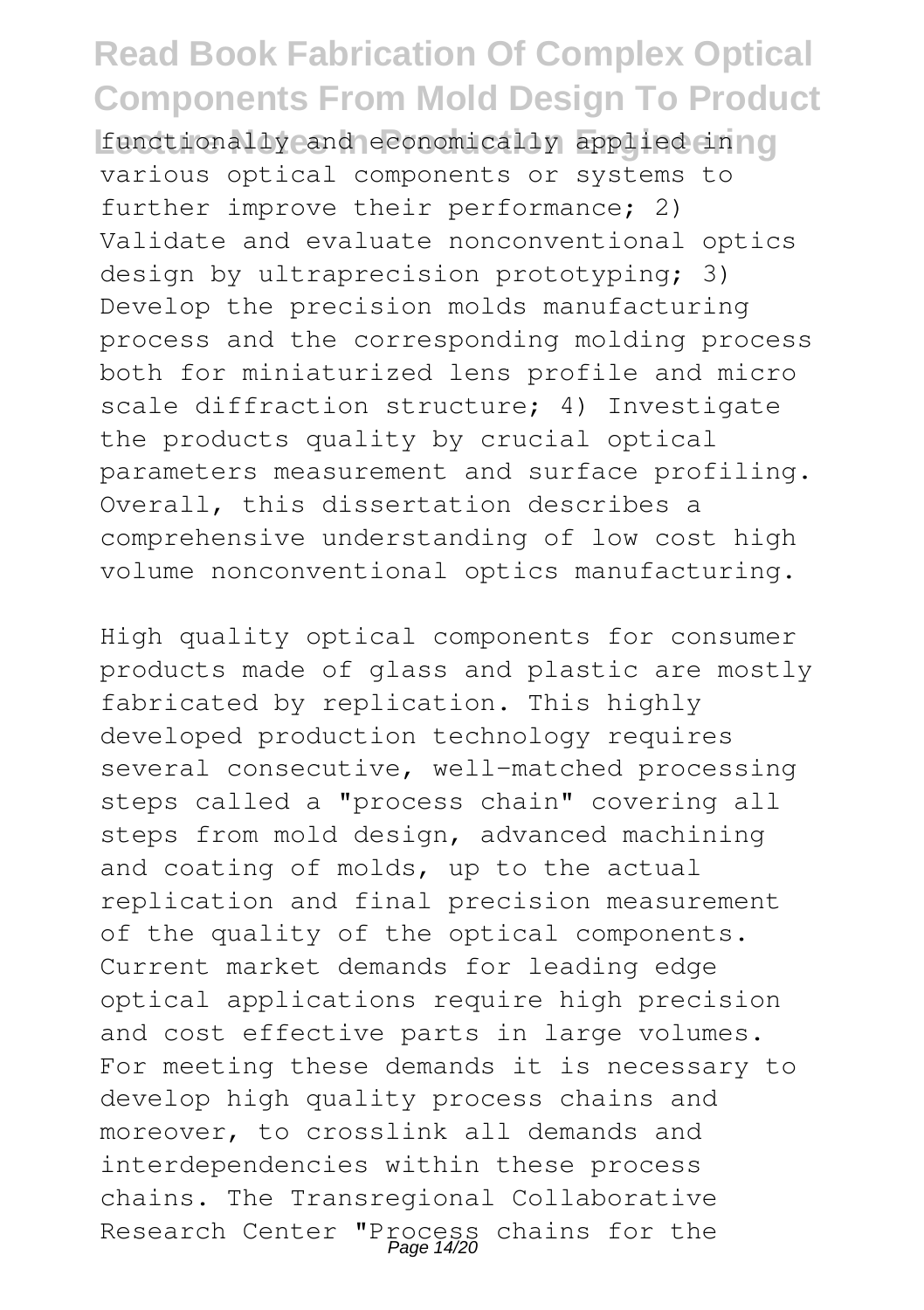**Read Book Fabrication Of Complex Optical Components From Mold Design To Product** replication of complex optical elements" at Bremen, Aachen and Stillwater worked extensively and thoroughly in this field from 2001 to 2012. This volume will present the latest scientific results for the complete process chain giving a profound insight into present-day high-tech production.

Optical science and engineering affect almost every aspect of our lives. Millions of miles of optical fiber carry voice and data signals around the world. Lasers are used in surgery of the retina, kidneys, and heart. New highefficiency light sources promise dramatic reductions in electricity consumption. Nightvision equipment and satellite surveillance are changing how wars are fought. Industry uses optical methods in everything from the production of computer chips to the construction of tunnels. Harnessing Light surveys this multitude of applications, as well as the status of the optics industry and of research and education in optics, and identifies actions that could enhance the field's contributions to society and facilitate its continued technical development.

This book provides details on various micro and precision manufacturing and finishing operations performed by conventional and advanced processes, including micromanufacturing of micro-tools and precision finishing of engineered components. It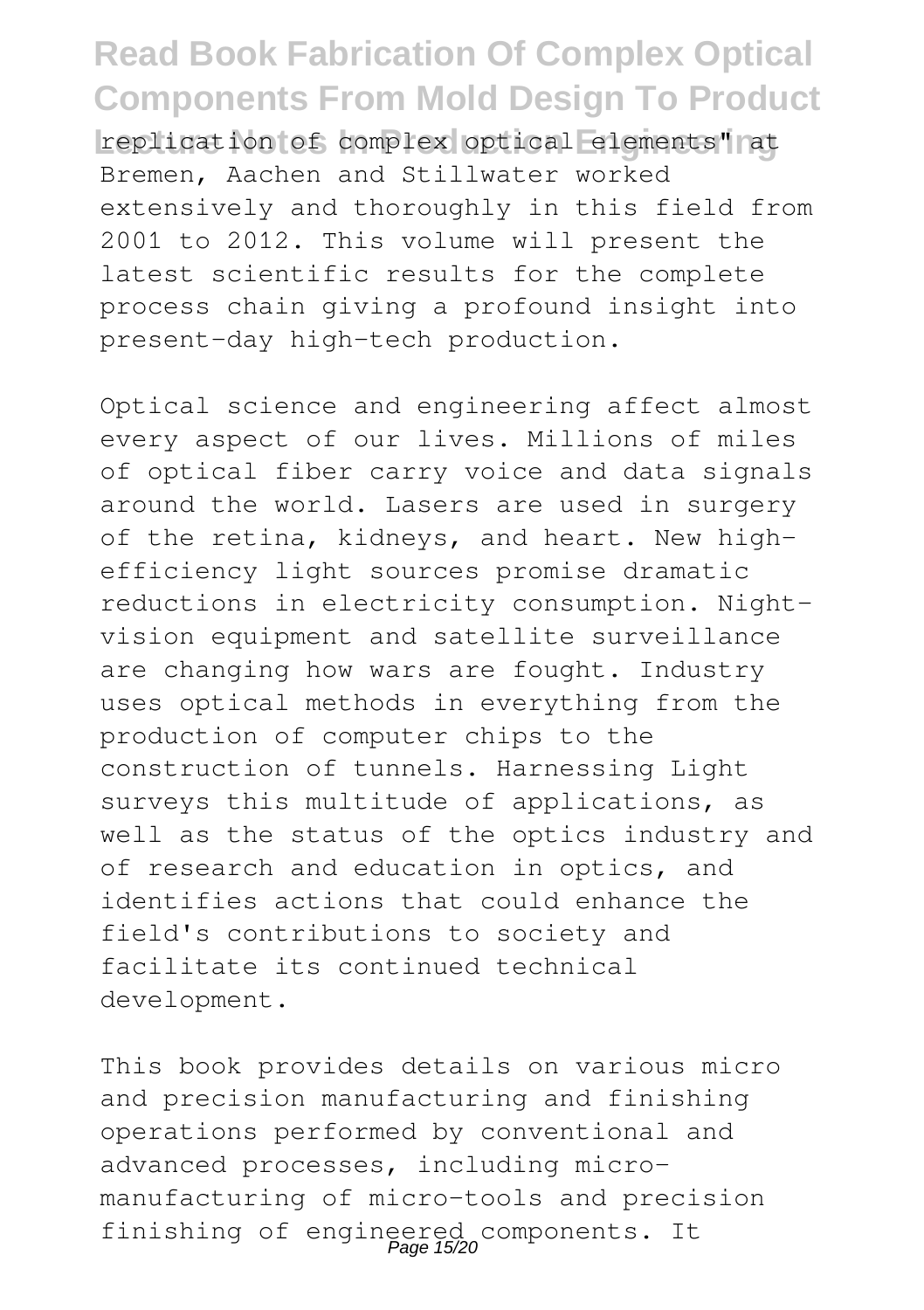describes the process mechanism, principles and parameters while performing microfabrication and precision finishing operations. The text provides the readers with knowledge of micro and precision manufacturing and encourages them to explore the future venues in this field.

Good optical design is not in itself adequate for optimum performance of optical systems. The mechanical design of the optics and associated support structures is every bit as important as the optics themselves. Optomechanical engineering plays an increasingly important role in the success of new laser systems, space telescopes and instruments, biomedical and optical communication equipment, imaging entertainment systems, and more. This is the first handbook on the subject of optomechanical engineering, a subject that has become very important in the area of optics during the last decade. Covering all major aspects of optomechanical engineering from conceptual design to fabrication and integration of complex optical systems - this handbook is comprehensive. The practical information within is ideal for optical and optomechanical engineers and scientists involved in the design, development and integration of modern optical systems for commercial, space, and military applications. Charts, tables, figures, and photos augment this already impressive handbook. The text<br>Page 16/20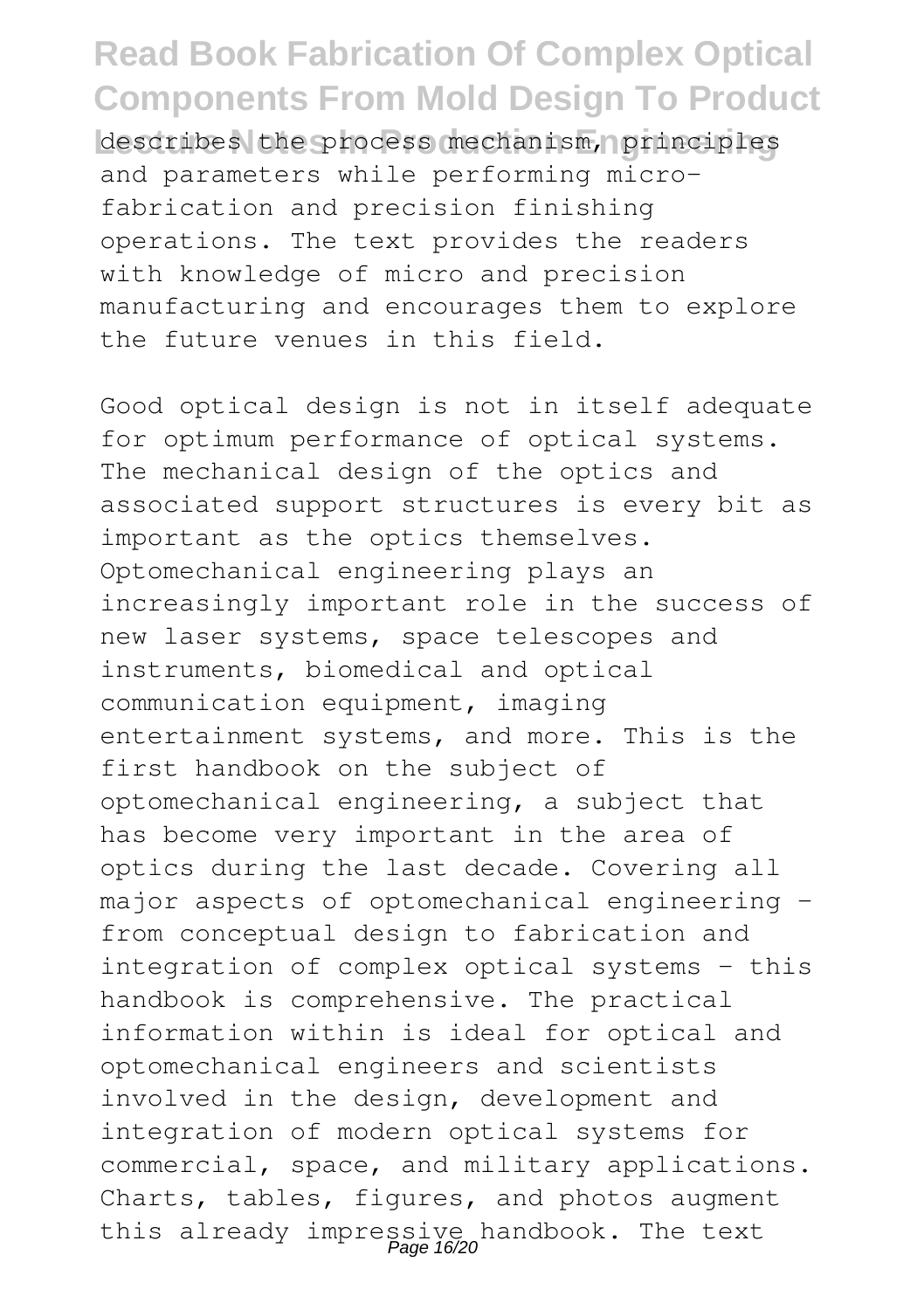**Read Book Fabrication Of Complex Optical Components From Mold Design To Product** consists of ten chapters, each authored by a world-renowned expert. This unique collaboration makes the Handbook a comprehensive source of cutting edge information and research in the important field of optomechanical engineering. Some of the current research trends that are covered include:

This edited volume reviews the current state of the art in the additive manufacturing of optical componentry, exploring key principles, materials, processes and applications. A short introduction lets readers familiarize themselves with the fundamental principles of the 3D printing method. This is followed by a chapter on commonly-used and emerging materials for printing of optical components, and subsequent chapters are dedicated to specific topics and case studies. The high potential of additive manufactured optical components is presented based on different manufacturing techniques and accompanied with extensive examples – from nanooptics to large scale optics – and taking research and industrial perspectives. Readers are provided with an extensive overview of the new possibilities brought about by this alternative method for optical components manufacture. Finally, the limitations of the method with respect to manufacturing techniques, materials and optical properties of the generated objects are discussed. With contributions from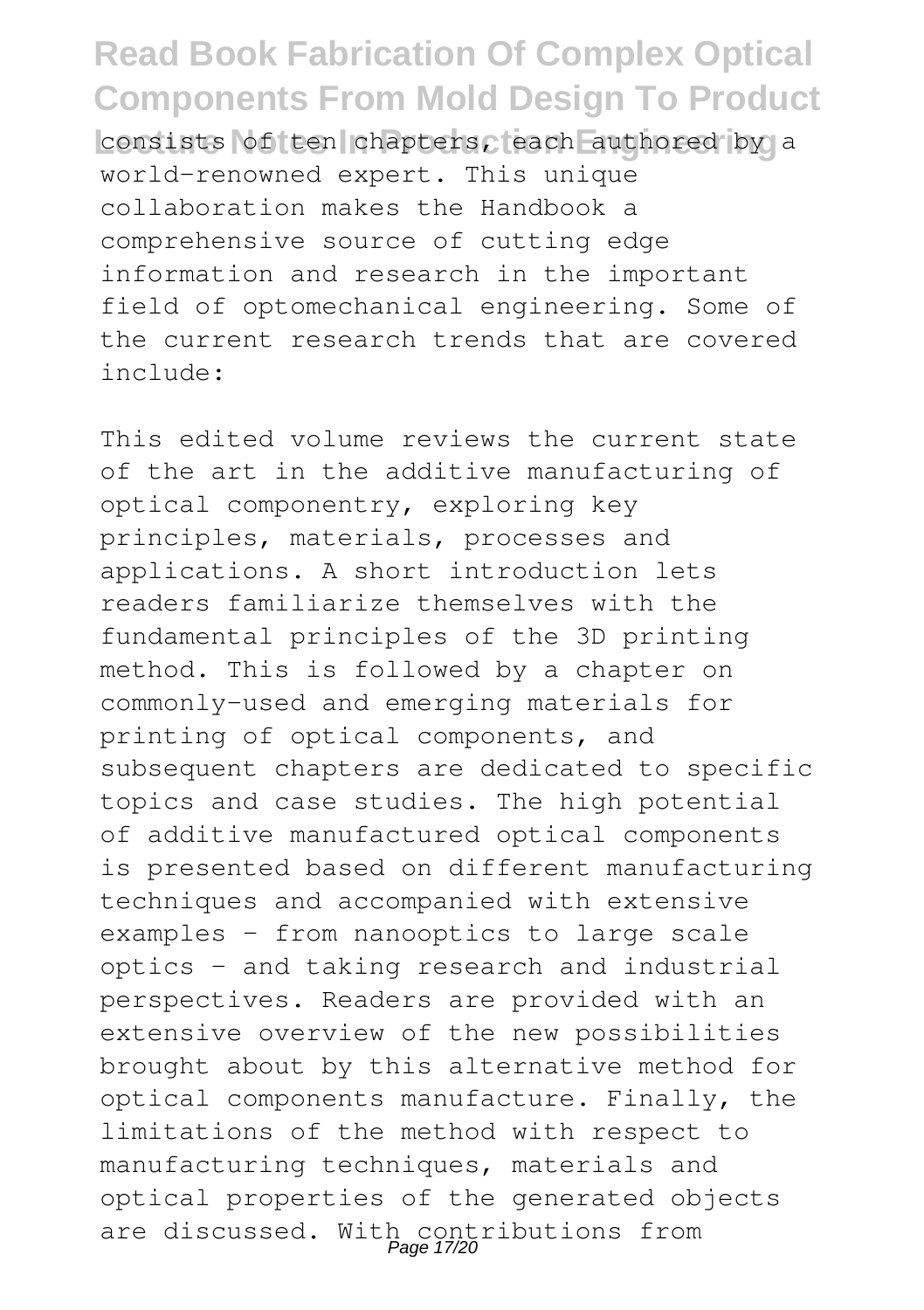**Read Book Fabrication Of Complex Optical Components From Mold Design To Product** experts in academia and industry, othis work will appeal to a wide readership, from undergraduate students through engineers to researchers interested in modern methods of manufacturing optical components.

SU-8 is a very promising material for microoptics. It is mechanically robust with high thermal and chemical resistance, has high transmission at visible and near-infrared wavelengths, and has relatively high refractive index after curing. While lithographic processing of SU-8 is relatively common, molding of SU-8 requires different processing parameters due to challenges with solvent removal and cross linking. Understanding the effects of the molding process on SU-8 is necessary to optimize performance of molded micro-optical components, and also to enable fabrication of more complex micro-optics through subsequent lithographic processing of molded structures. In this thesis, we explore techniques for micromolding of micro- and nano-optics in SU-8 and examine properties of SU-8 as it undergoes the molding process. Elastomeric mold templates are first cast from master structures fabricated using standard techniques. The elastomeric templates are then used in low pressure molding processes to produce high-fidelity refractive and diffractive micro-optics in SU-8. The use of the elastomeric mold templates enables realization of a wider variety of optical Page 18/20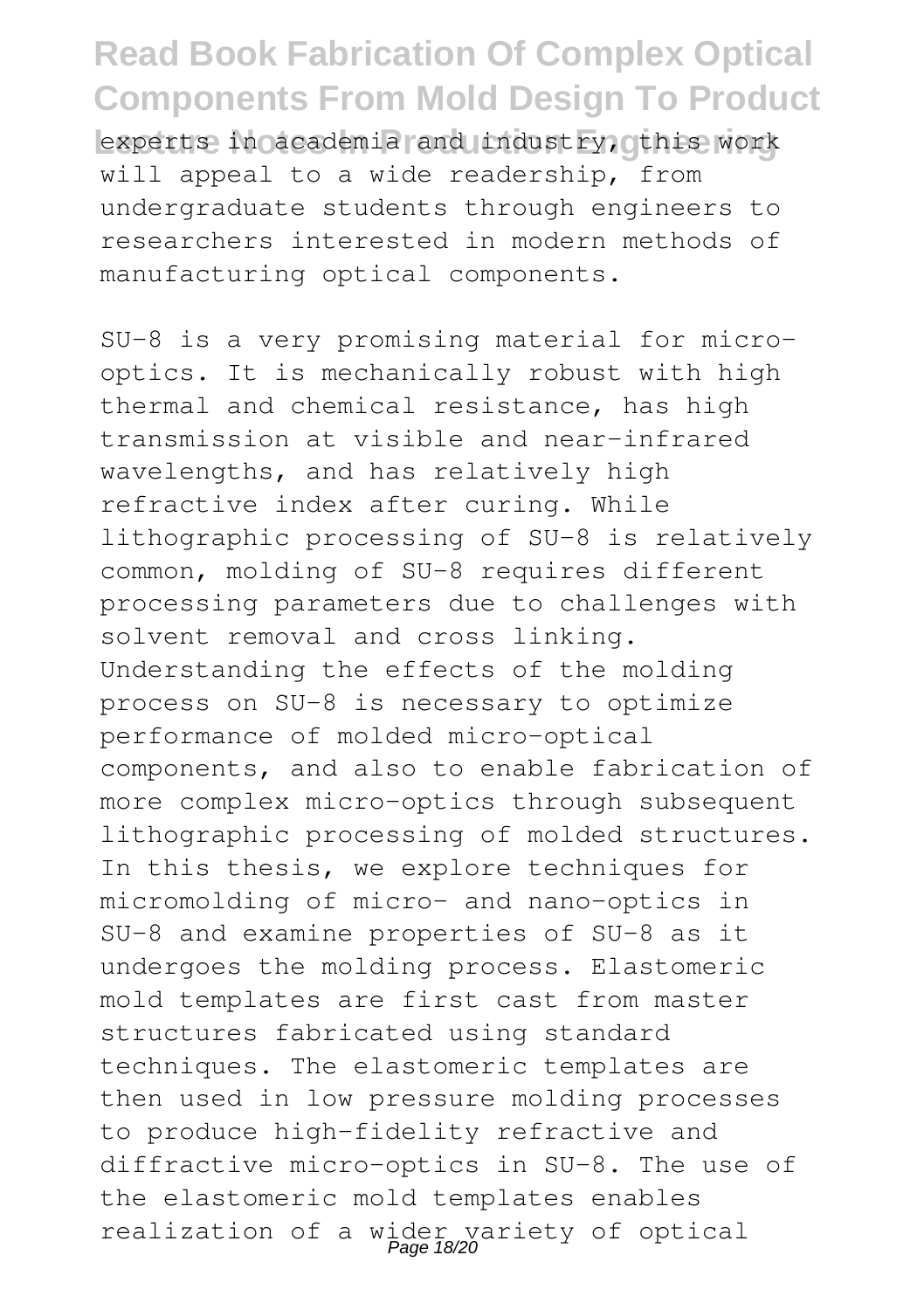### **Read Book Fabrication Of Complex Optical Components From Mold Design To Product** surfaces than can be achieved with neering conventional lithographic patterning in SU-8, and further enables conformal fabrication of SU-8 micro-optics on non-planar surfaces. Molding processes and experimental results for both thin (diffractive) and thick (refractive) elements are presented. Replication of SU-8 micro-optics on both planar and non-planar surfaces, and hybrid processes combining molding and lithographic exposure are demonstrated. SU-8 dimensional changes during processing are characterized, and minimum moldable feature sizes are explored. Solvent content and refractive index as functions of processing parameters are also examined, along with analysis of the SU-8's lithographic properties after undergoing the molding process. The intermediary molds are characterized for shrinkage, and mold lifespan is explored. These characterizations further enable hybrid combinations of micro-molding and lithographic processing to fabricate complex micro-optics that are difficult or impossible to realize using conventional techniques.

The technologies for product assembly and manufacturing evolve along with the advancement of enabling technologies such as material science, robotics, machine intelligence as well as information and communication. Furthermore, they may be subject to fundamental changes due to the shift in key product features and/or  $-\frac{Page 19/20}$